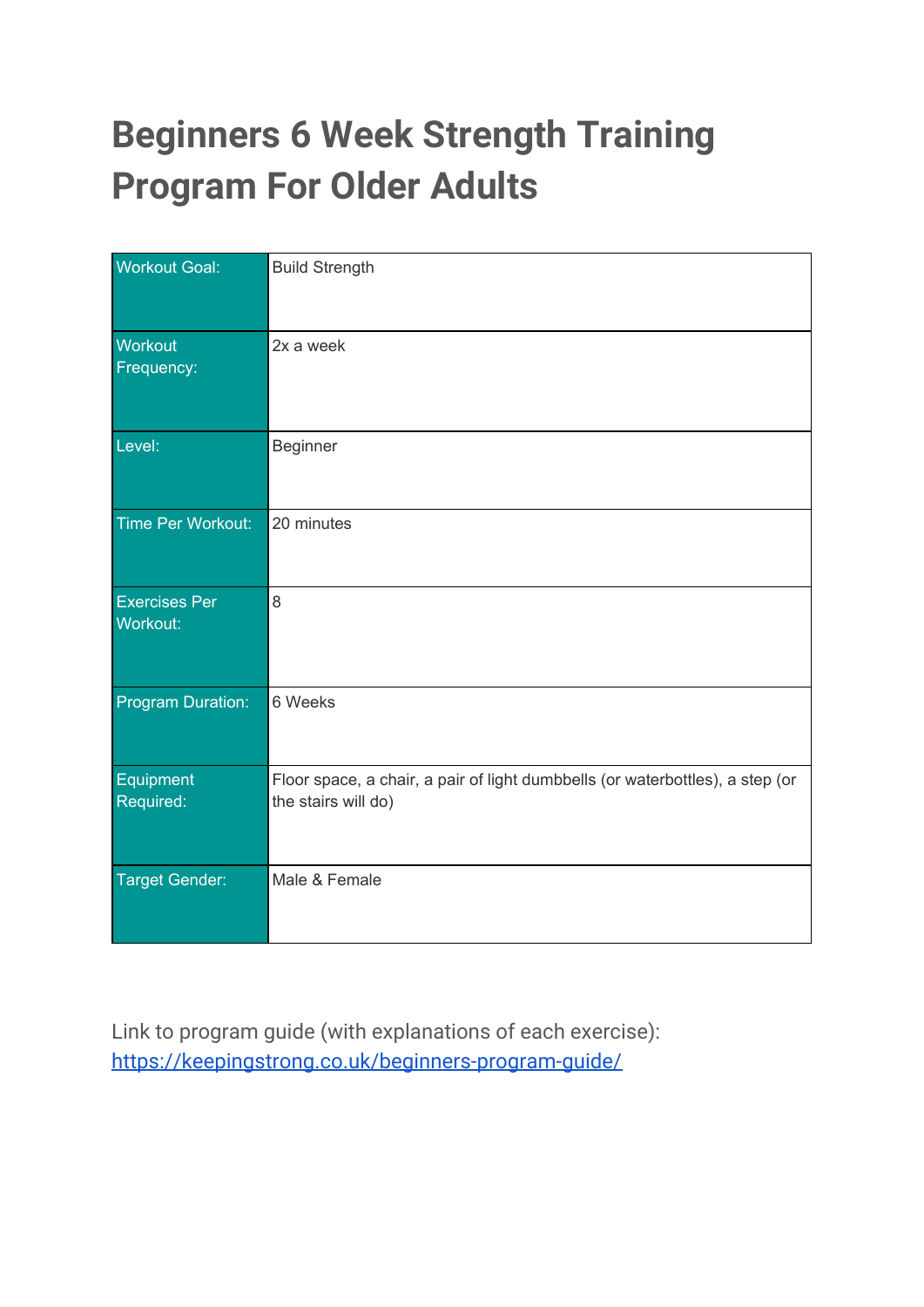# **Beginners Strength Training Program**

The program consists of 2 workout sessions per week for a duration of 6 weeks. Spend 1 minute on each exercise, completing as many repetitions as you can in that minute. For leg exercises which are performed one leg at a time, spend 30 seconds on each leg. After each exercise, rest for 1 minute. During weeks 3-6, reduce your rest time to 30 seconds.

Start every session with a warm up:

- 30 secs marching
- 30 secs side stepping or side lunging
- 30 secs arm swinging
- $\bullet$  30 secs marching + arm swinging

#### **Week 1**

| <b>Session 1</b>              | <b>Session 2</b>         |
|-------------------------------|--------------------------|
| <b>Chair Squats</b>           | <b>Glute Bridges</b>     |
| <b>Seated Knee Extensions</b> | <b>Hamstring Curls</b>   |
| <b>Lunges</b>                 | <b>Deadlifts</b>         |
| <b>Straight Leg Raises</b>    | <b>Step Ups</b>          |
| <b>Chest Press</b>            | <b>Rows</b>              |
| <b>Wall Press</b>             | <b>Close Grip Rows</b>   |
| <b>Shoulder Press</b>         | <b>Plank</b>             |
| <b>Lateral Raises</b>         | <b>Tricep Extensions</b> |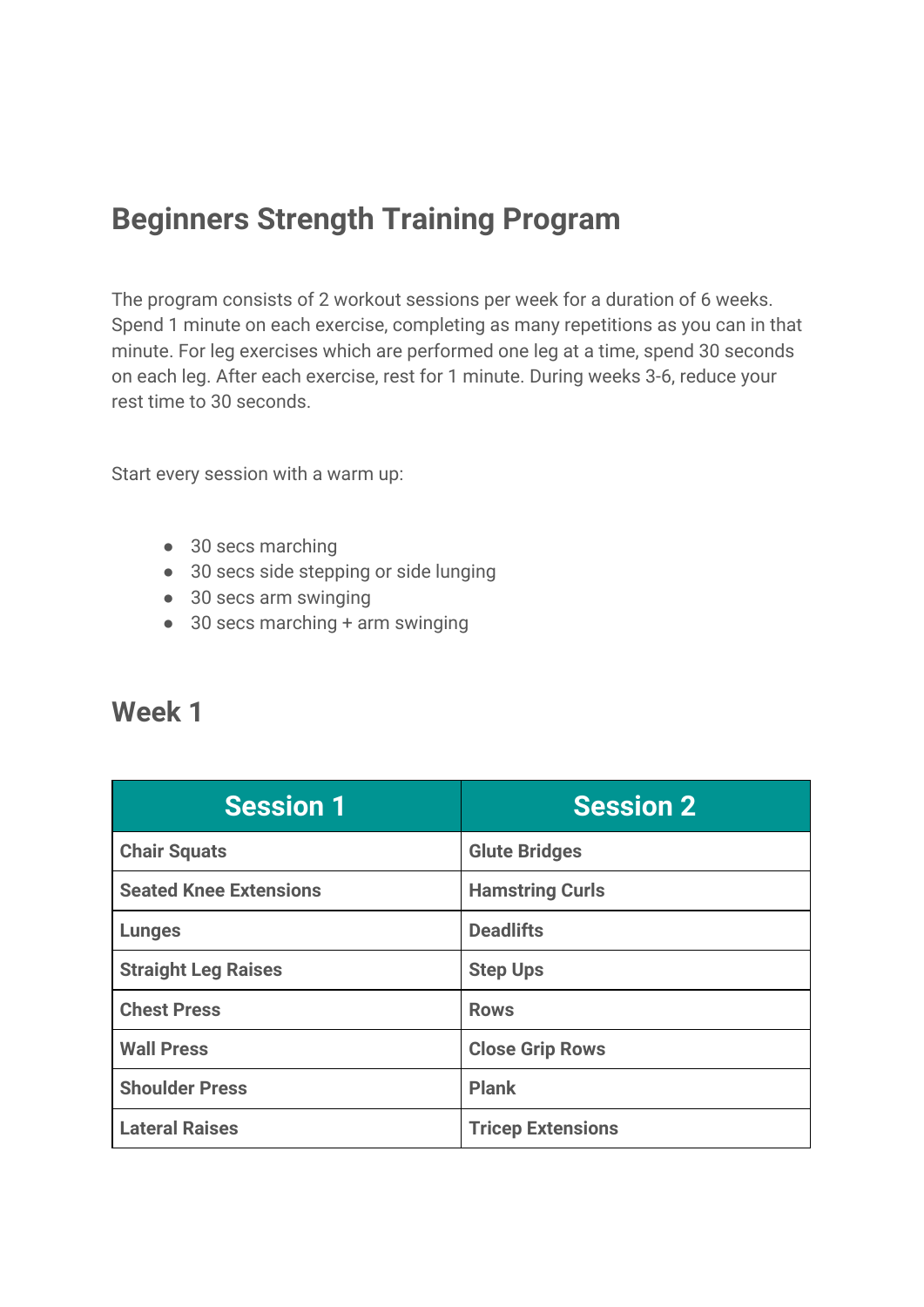### **Week 2**

| <b>Session 1</b>                 | <b>Session 2</b>      |
|----------------------------------|-----------------------|
| <b>Chair Squats</b>              | <b>Glute Bridges</b>  |
| <b>Clams</b>                     | <b>Frog Pump</b>      |
| <b>Lunges</b>                    | <b>Deadlifts</b>      |
| <b>Side Lying Hip Abductions</b> | <b>Calf Raises</b>    |
| <b>Chest Press</b>               | <b>Rows</b>           |
| <b>Plank Taps</b>                | <b>Lateral Raises</b> |
| <b>Shoulder Press</b>            | <b>Plank</b>          |
| <b>Frontal Raises</b>            | <b>Bicep Curls</b>    |

#### **Week 3**

| <b>Session 1</b>      | <b>Session 2</b>               |
|-----------------------|--------------------------------|
| <b>Chair Squats</b>   | <b>Glute Bridges</b>           |
| <b>Calf Raises</b>    | <b>Lateral Lunges</b>          |
| <b>Lunges</b>         | <b>Deadlifts</b>               |
| <b>Step Ups</b>       | <b>Standing Hip Abductions</b> |
| <b>Chest Press</b>    | <b>Rows</b>                    |
| <b>Wall Press</b>     | <b>Plank Taps</b>              |
| <b>Shoulder Press</b> | <b>Plank</b>                   |
| <b>Bicep Curls</b>    | <b>Tricep Extensions</b>       |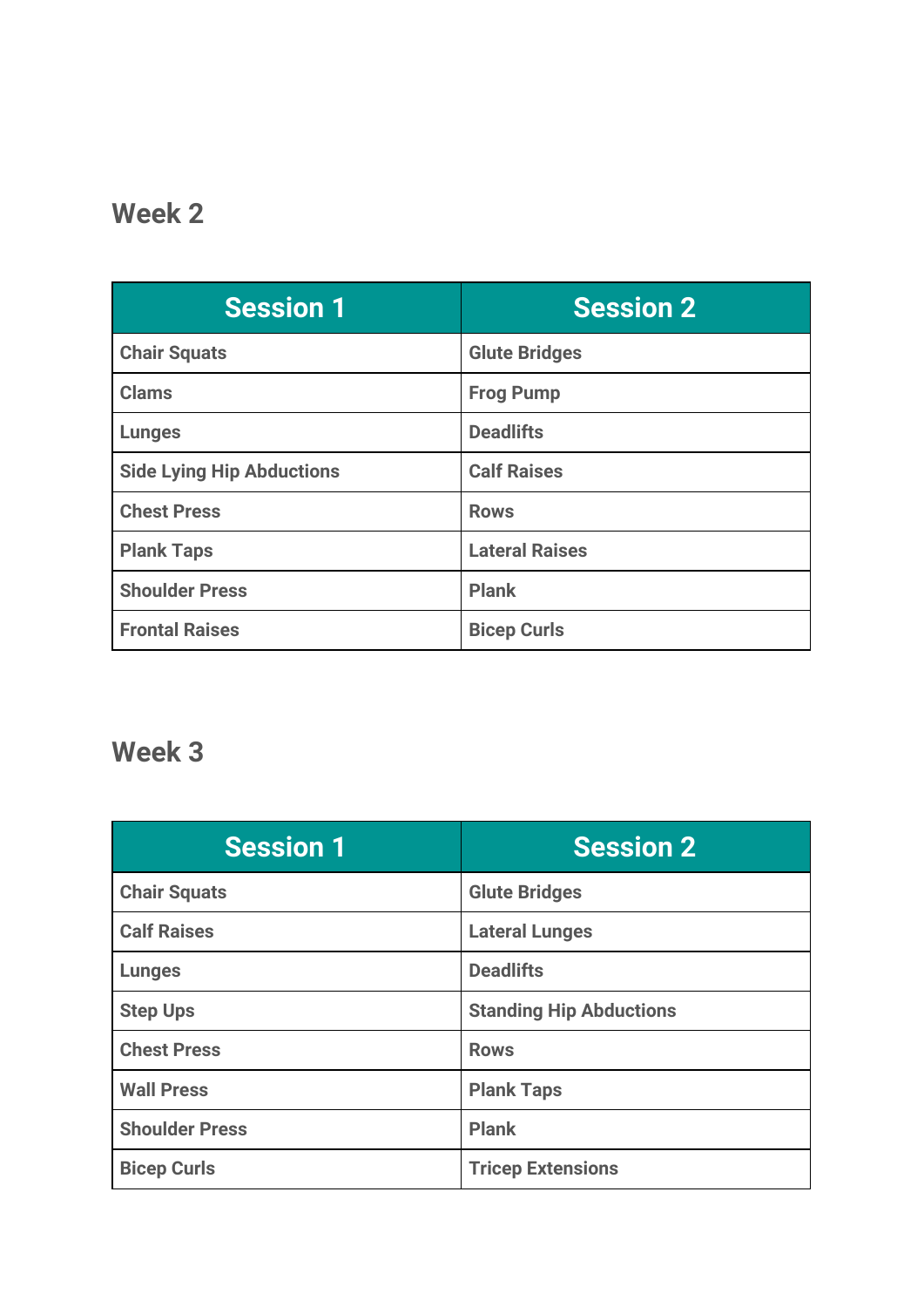### **Week 4**

| <b>Session 1</b>              | <b>Session 2</b>         |
|-------------------------------|--------------------------|
| <b>Chair Squats</b>           | <b>Glute Bridges</b>     |
| <b>Seated Knee Extensions</b> | <b>Hamstring Curls</b>   |
| <b>Lunges</b>                 | <b>Deadlifts</b>         |
| <b>Straight Leg Raises</b>    | <b>Step Ups</b>          |
| <b>Chest Press</b>            | <b>Rows</b>              |
| <b>Wall Press</b>             | <b>Close Grip Rows</b>   |
| <b>Shoulder Press</b>         | <b>Plank</b>             |
| <b>Lateral Raises</b>         | <b>Tricep Extensions</b> |

## **Week 5**

| <b>Session 1</b>                 | <b>Session 2</b>      |
|----------------------------------|-----------------------|
| <b>Chair Squats</b>              | <b>Glute Bridges</b>  |
| <b>Clams</b>                     | <b>Frog Pump</b>      |
| <b>Lunges</b>                    | <b>Deadlifts</b>      |
| <b>Side Lying Hip Abductions</b> | <b>Calf Raises</b>    |
| <b>Chest Press</b>               | <b>Rows</b>           |
| <b>Plank Taps</b>                | <b>Lateral Raises</b> |
| <b>Shoulder Press</b>            | <b>Plank</b>          |
| <b>Frontal Raises</b>            | <b>Bicep Curls</b>    |